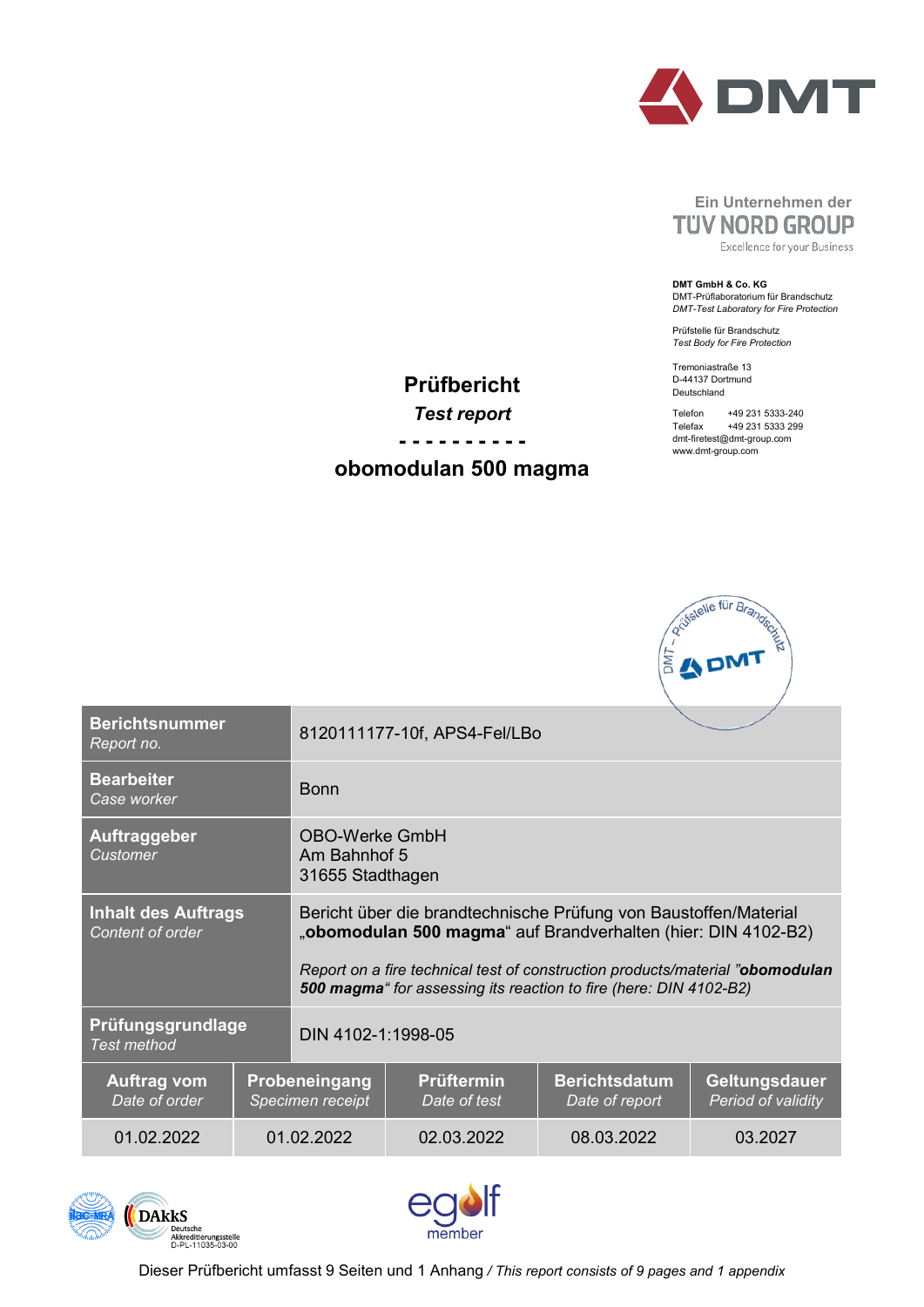

|              | <b>INHALTSVERZEICHNIS / INDEX</b>                                 | <b>SEITE / PAGE</b> |
|--------------|-------------------------------------------------------------------|---------------------|
| 1            |                                                                   |                     |
| $\mathbf{2}$ |                                                                   |                     |
| 3            |                                                                   |                     |
|              | 3.1                                                               |                     |
|              | 3.2                                                               |                     |
|              | 3.3                                                               |                     |
|              | ABWEICHUNGEN VOM PRÜFVERFAHREN NACH NORM / DEVIATIONS FROM<br>3.4 |                     |
|              |                                                                   |                     |
| 4            | <b>BEMERKUNGEN UND BESONDERE BEOBACHTUNGEN / ANNOTATIONS AND</b>  |                     |
| 5            |                                                                   |                     |
| 6            |                                                                   |                     |
| 7            | HINWEIS / ALLGEMEINE ANMERKUNGEN / ADVICE / GENERAL ANNOTATIONS 9 |                     |
|              | ANLAGE / APPENDIX 1: BILDDOKUMENTATION / PHOTO DOCUMENTATION      |                     |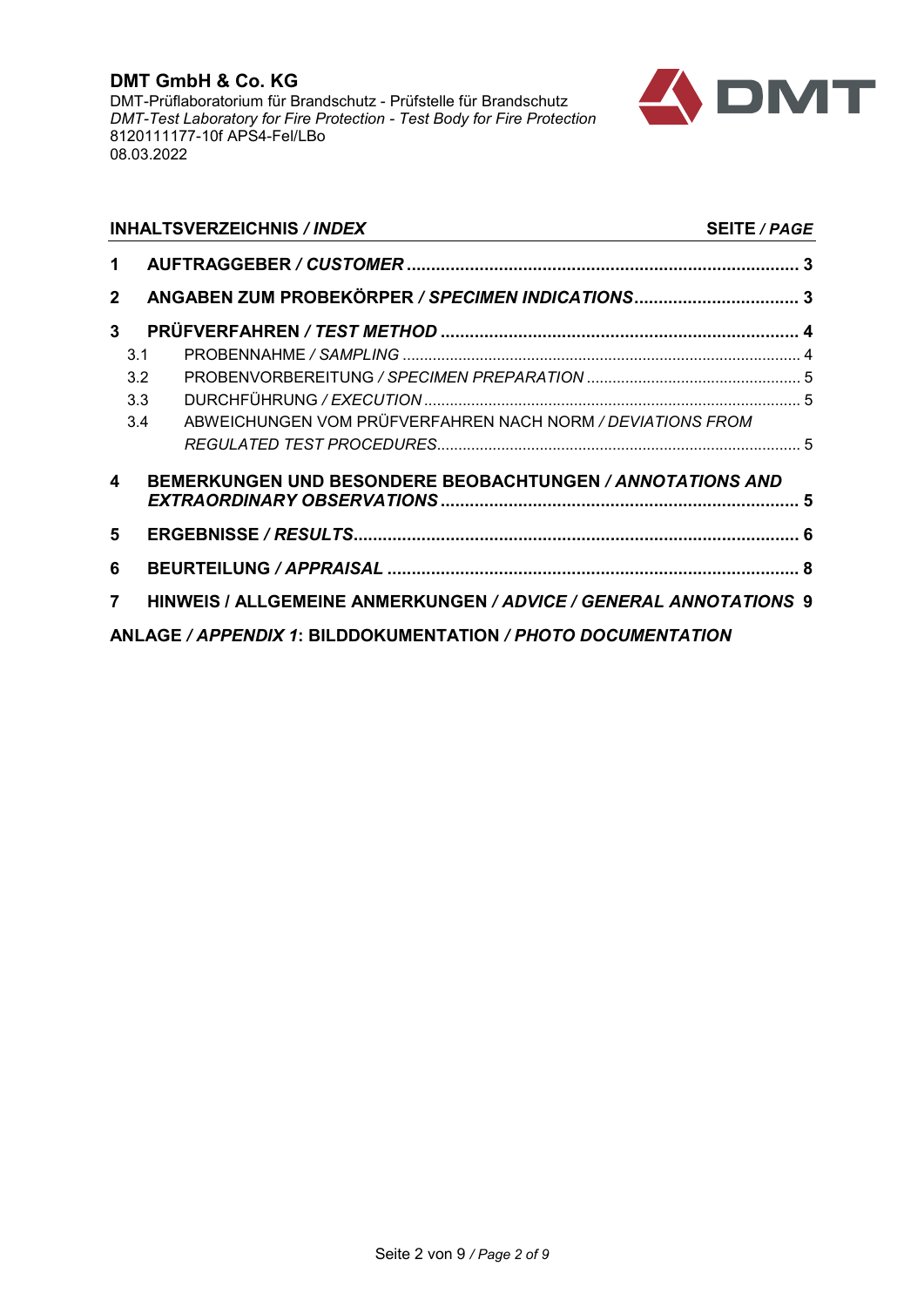DMT-Prüflaboratorium für Brandschutz - Prüfstelle für Brandschutz *DMT-Test Laboratory for Fire Protection - Test Body for Fire Protection* 8120111177-10f APS4-Fel/LBo 08.03.2022



#### <span id="page-2-0"></span>**1 Auftraggeber** */ Customer*

OBO-Werke GmbH Am Bahnhof 5 31655 Stadthagen

#### <span id="page-2-1"></span>**2 Angaben zum Probekörper** */ Specimen indications*

<span id="page-2-2"></span>

| Hersteller und Herstellungsort<br>Manufacturer and place                    |   | siehe Auftraggeber<br>see customer                                                                                |
|-----------------------------------------------------------------------------|---|-------------------------------------------------------------------------------------------------------------------|
| Markenname / Typenbezeichnung<br>Trade name / type designation              | ÷ | obomodulan 500 magma                                                                                              |
| Art des Baustoffs <sup>1</sup><br>Type of construction product <sup>1</sup> |   | <b>PU Hartschaum</b><br>PU hard foam                                                                              |
| Aussehen/Probekörperaufbau<br>Appearance/specimen assembly                  |   | homogene Hartschaumplatten<br>homogenous hard foam plates                                                         |
| Probekörperaufbau <sup>1</sup><br>Specimen assembly <sup>1</sup>            |   | PU-Hartschaum aus Isocyanat, Polyol<br>sowie Additiven wie Farbstoffen<br>PU hard foam made of isocyanate, polyol |
|                                                                             |   | and additives such as dyes                                                                                        |
| Zu prüfende Seite<br>Side to be tested                                      |   | Vorderseite<br>front side                                                                                         |
| Farbe<br>Colour                                                             |   | hellorange (magma)<br>bright orange (magma)                                                                       |
| Probekörperanzahl<br>Number of specimens                                    |   | 10                                                                                                                |

<span id="page-2-3"></span> <sup>1</sup> Angaben ungeprüft vom Auftraggeber übernommen / *Information adopted without verification from the client*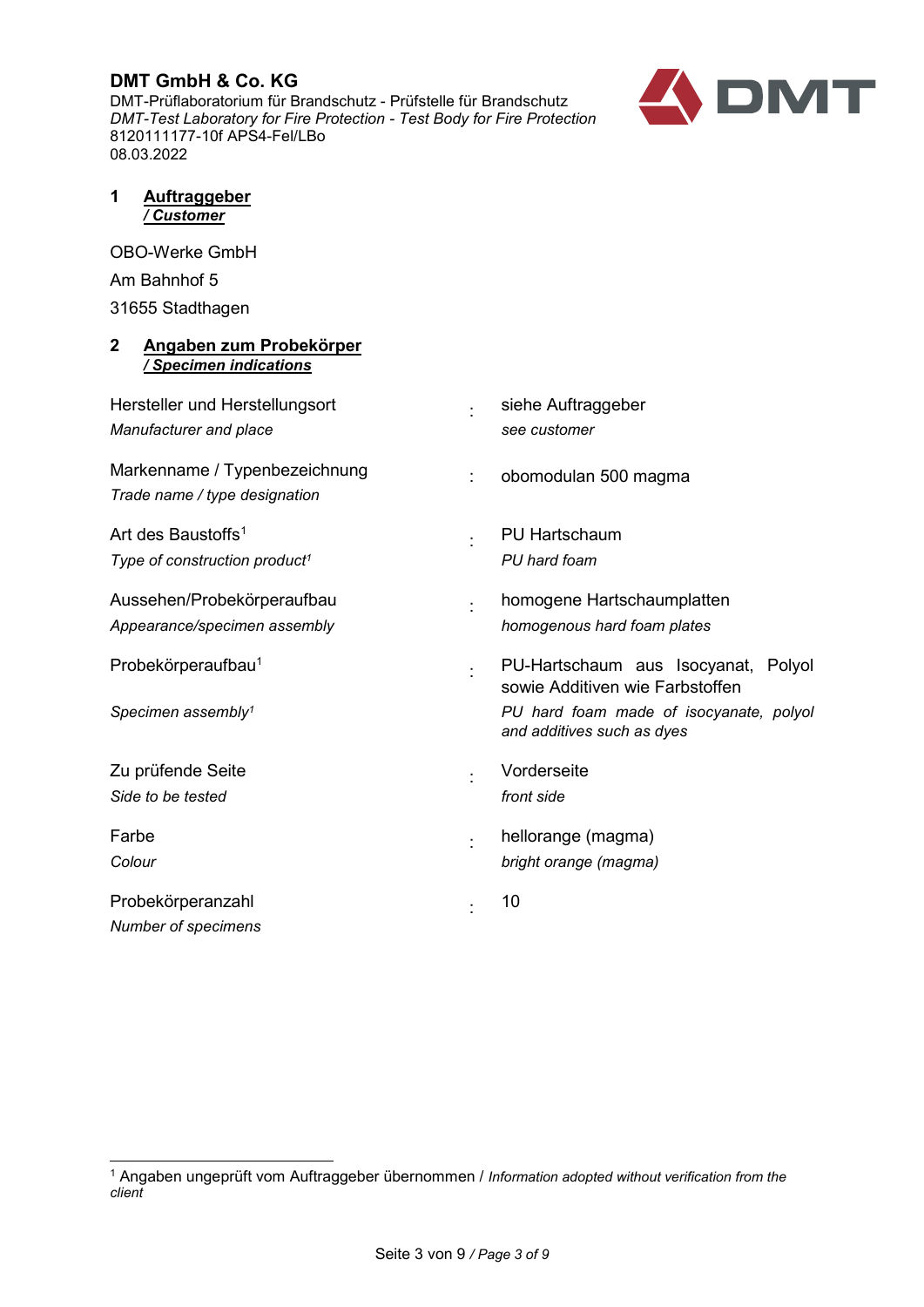DMT-Prüflaboratorium für Brandschutz - Prüfstelle für Brandschutz *DMT-Test Laboratory for Fire Protection - Test Body for Fire Protection* 8120111177-10f APS4-Fel/LBo 08.03.2022



 $\mathbf{I}$ 

|                                                                                                  |                                |          | nominell<br>nominal | ermittelt<br>determined        |
|--------------------------------------------------------------------------------------------------|--------------------------------|----------|---------------------|--------------------------------|
| Probekörpergröße für Kantenbe-<br>flammung $(L \times B)$<br>Dimensions for edge flaming (I x w) | [mm]                           | $\sim$   | $190 \times 90$     | $190 \times 90$                |
|                                                                                                  |                                |          |                     |                                |
| Probekörpergröße für Flächenbe-<br>flammung $(L \times B)$                                       | $\lceil mm \rceil$             | $\sim 1$ | 230 x 90            | $230 \times 90$                |
| Dimensions for surface flaming (I x w)                                                           |                                |          |                     |                                |
| Dicke/Stärke<br><b>Thickness</b>                                                                 | [mm]                           | $\sim$   | 12,0                | 12,1<br>(Mittelwert/average)   |
| Flächengewicht<br>Weight per unit area                                                           | $\left[\frac{g}{m^2}\right]$ : |          | -/-                 | 6081,9<br>(Mittelwert/average) |
| <b>Dichte</b><br>Density                                                                         | $\left[\mathrm{kg/m^3}\right]$ |          | 500                 | 503<br>(Mittelwert/average)    |

<span id="page-3-2"></span>Vorgesehene Anwendung (falls bekannt)[1](#page-3-3) *Intended application (if known[\)1](#page-3-2)*

# Designmodelle, Laminierformen

*Design models, laminating moulds*

### Das Aussehen der Proben ist auch in Anlage 1 dokumentiert.

<span id="page-3-0"></span>*The appearance of the specimen is also documented in appendix 1.*

**3 Prüfverfahren** */ Test method*

#### <span id="page-3-1"></span>**3.1 Probennahme** */ Sampling*

Die Probennahme erfolgte durch den Auftraggeber in Form eines Musters. Im Prüflabor wurde die Probe in Probeträgern befestigt.

*Specimens were taken by the customer and are representing typical application. The specimens were put in a special carrier by the lab.*

<span id="page-3-3"></span> <sup>1</sup> Angaben ungeprüft vom Auftraggeber übernommen / *Information adopted without verification from the client*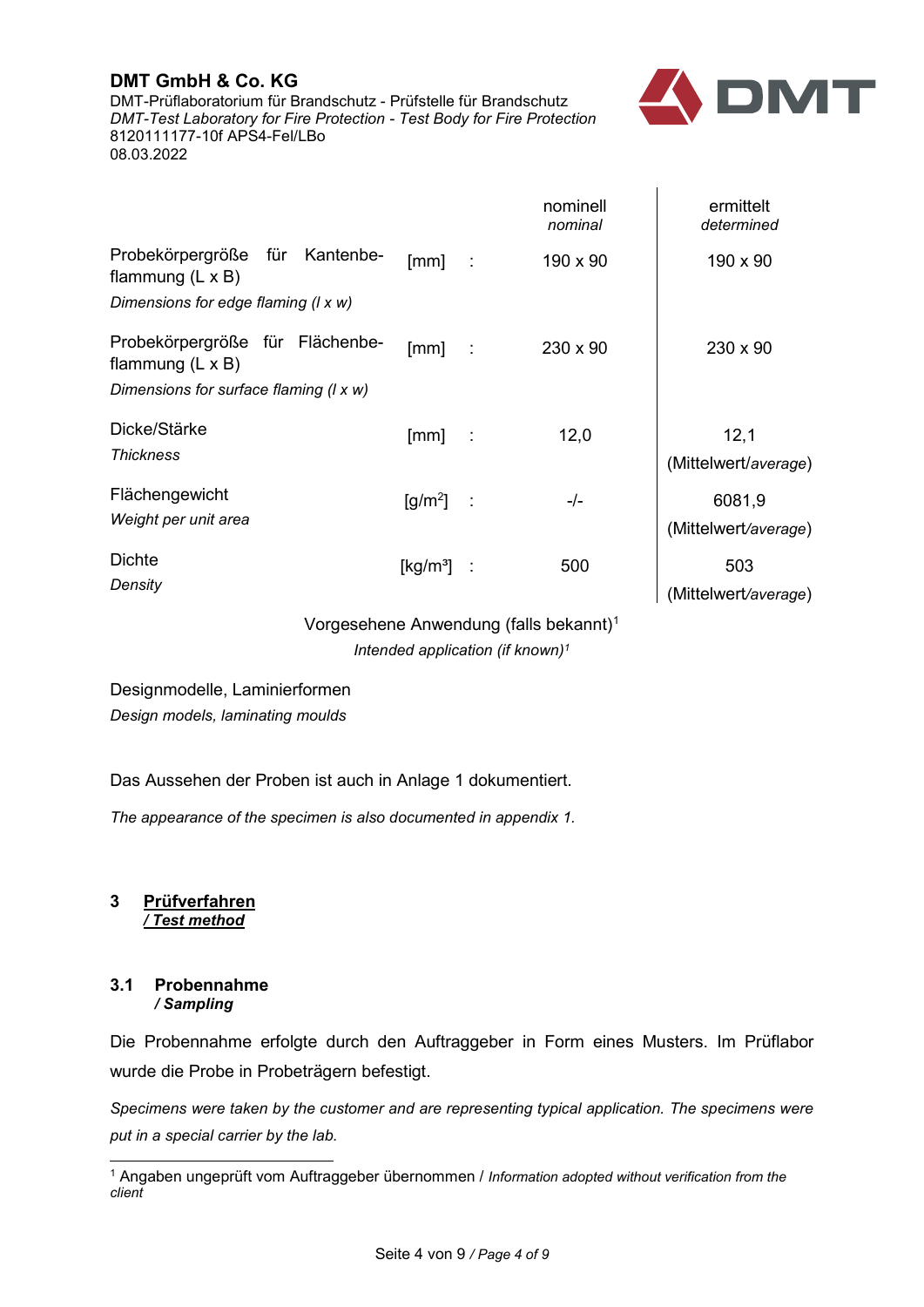**DMT GmbH & Co. KG** DMT-Prüflaboratorium für Brandschutz - Prüfstelle für Brandschutz *DMT-Test Laboratory for Fire Protection - Test Body for Fire Protection* 8120111177-10f APS4-Fel/LBo 08.03.2022



#### <span id="page-4-0"></span>**3.2 Probenvorbereitung** */ Specimen preparation*

Vor der Prüfung wurden die Probekörper auf einen konstanten Feuchtigkeitsgehalt bei einer Raumtemperatur von  $(23 \pm 2)$  °C und einer relativen Feuchte des Raumes von  $(50 \pm 5)$  % über einen Zeitraum von mindestens 14 Tagen konditioniert.

*The specimens were conditioned to constant moisture content for at least 14 days at a temperature of (23 ± 2) °C and a relative humidity of (50 ± 5) %.*

#### <span id="page-4-1"></span>**3.3 Durchführung** */ Execution*

Die Proben wurden entsprechend DIN 4102-1:1998-05 Punkt 6.2.5 für 15 Sekunden beflammt und anschließend weitere 5 Sekunden beobachtet.

*The specimens were exposed to fire for 15 seconds according to DIN 4102-1:1998-05 clause 6.2.5 and then observed for additional 5 seconds.*

|                     | Kantenbeflammung<br>Edge flaming | Flächenbeflammung<br>Surface flaming | 90° gedreht<br>90° rotated |  |
|---------------------|----------------------------------|--------------------------------------|----------------------------|--|
| Anzahl der Versuche | 5                                | $\mathfrak b$                        |                            |  |
| Number of tests     |                                  |                                      |                            |  |

### <span id="page-4-2"></span>**3.4 Abweichungen vom Prüfverfahren nach Norm** */ Deviations from regulated test procedures*

keine

<span id="page-4-3"></span>*none*

#### **4 Bemerkungen und besondere Beobachtungen** */ Annotations and extraordinary Observations*

keine

*none*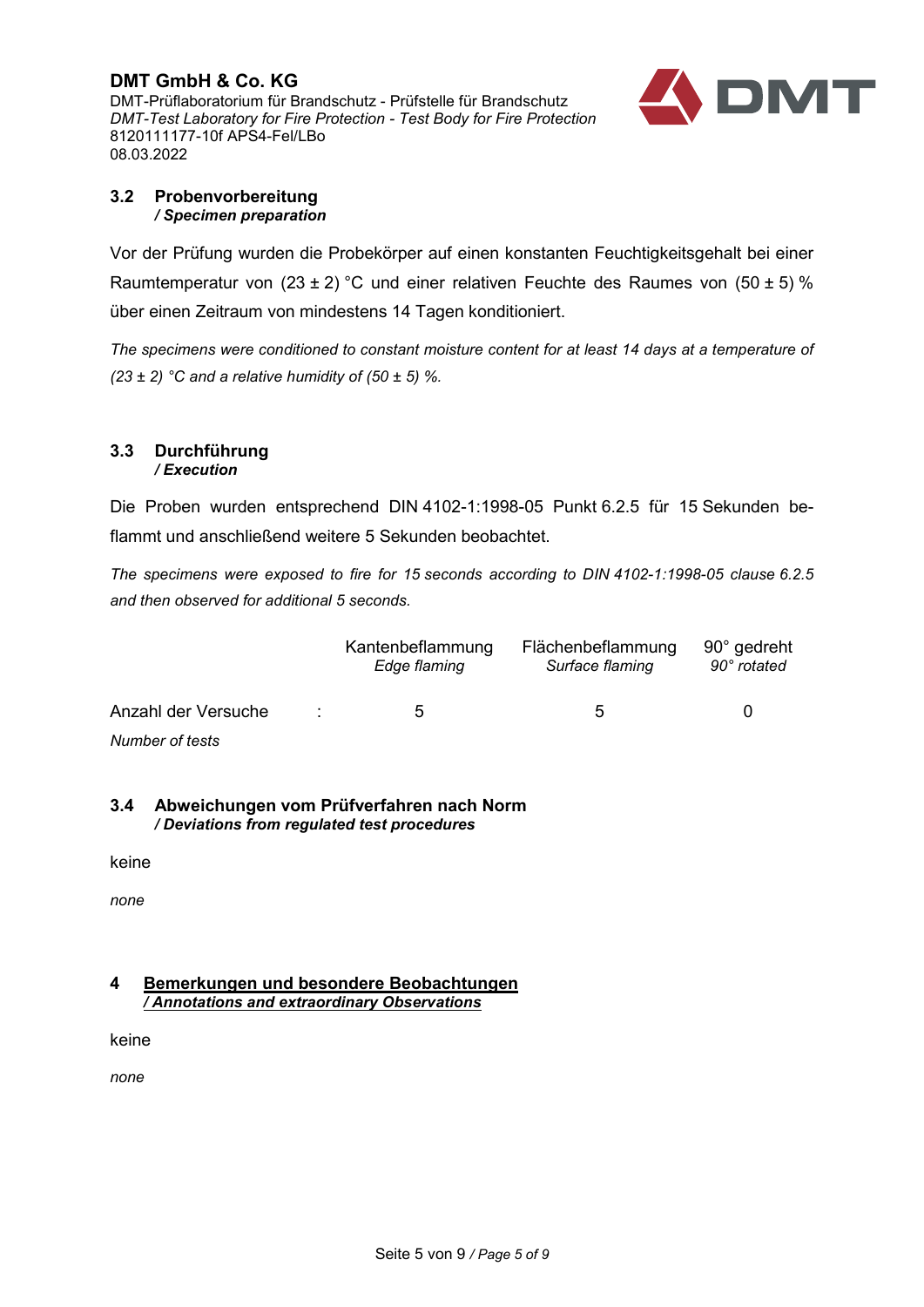DMT-Prüflaboratorium für Brandschutz - Prüfstelle für Brandschutz *DMT-Test Laboratory for Fire Protection - Test Body for Fire Protection* 8120111177-10f APS4-Fel/LBo 08.03.2022



#### <span id="page-5-0"></span>**5 Ergebnisse** */ Results*

Tabelle 1: Prüfergebnisse erste Beflammung *Chart 1: Results of the specimens first flaming*

# **Art der Beflammung**

*Kind of flaming*

| Kantenbeflammung                                                |                                          |                         |                |                |                |                |
|-----------------------------------------------------------------|------------------------------------------|-------------------------|----------------|----------------|----------------|----------------|
| Edge flaming                                                    |                                          |                         |                |                |                |                |
| <b>Probe</b><br>Specimen                                        |                                          | $\overline{\mathbf{1}}$ | $\overline{2}$ | $\overline{3}$ | $\overline{4}$ | $5\phantom{.}$ |
| Entflammung nach <sup>1</sup><br>Ignition after <sup>1</sup>    | [s]                                      | $\overline{2}$          | $\overline{2}$ | $\overline{2}$ | $\overline{2}$ | $\overline{2}$ |
| <b>Dauer der Entflammung</b><br>Duration of burning with flames | [s]                                      | 20                      | 20             | 20             | 20             | 20             |
| Erreichen der Messmarke                                         | ja/nein                                  | nein                    | nein           | nein           | nein           | nein           |
| Reaching of mark                                                | yes/no                                   | no                      | no             | n <sub>o</sub> | n <sub>o</sub> | n <sub>o</sub> |
| Zeitpunkt <sup>1</sup><br>Point of time <sup>1</sup>            | [s]                                      | $-/-$                   | $-/-$          | $-/-$          | $-/-$          | $-/-$          |
| <b>Größte Flammenhöhe</b><br>Maximum height of flames           | [mm]                                     | 130                     | 140            | 130            | 110            | 120            |
| <b>Brennendes Abfallen<sup>2</sup></b>                          | ja/nein                                  | nein                    | nein           | nein           | nein           | nein           |
| Burning material falling down <sup>2</sup>                      | yes/no                                   | no                      | no             | n <sub>o</sub> | no             | no             |
| <b>Brennendes Abtropfen<sup>2</sup></b>                         | ja/nein                                  | nein                    | nein           | nein           | nein           | nein           |
| Burning droplets falling down <sup>2</sup>                      | yes/no                                   | no                      | n <sub>o</sub> | n <sub>o</sub> | no             | no             |
| Rauchentwicklung<br>Smoke emission                              | n/m/s <sup>3</sup><br>n/m/s <sup>3</sup> | m                       | m              | m              | m              | m              |
| <b>Bemerkung</b><br><b>Annotations</b>                          |                                          | $-/-$                   |                |                |                |                |

<sup>1</sup> Die Zeiten gelten ab Versuchsbeginn */ Point of time after starting the test*

<span id="page-5-2"></span><span id="page-5-1"></span><sup>2</sup> Entzündung des Filterpapiers innerhalb von 20 s oder brennede Schmelze >2 s */ Ignition of filter paper within 20 s or burning melted material (duration >2 s)*

<span id="page-5-3"></span><sup>3</sup> n = nicht erkennbar; m = mäßig; s = stark ausgeprägt */ n = not distinguishable; m = medium; s = high smoke emission*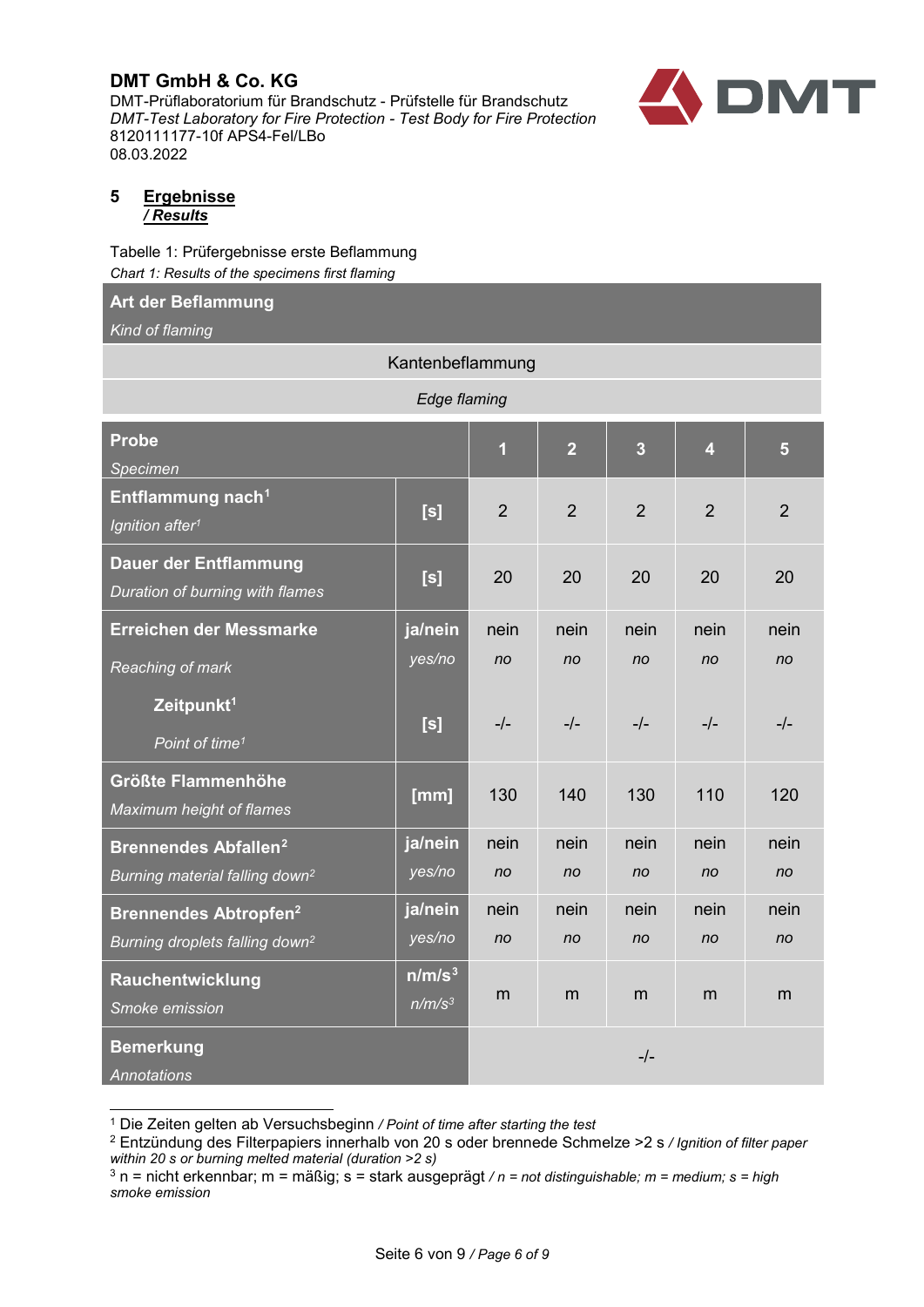DMT-Prüflaboratorium für Brandschutz - Prüfstelle für Brandschutz *DMT-Test Laboratory for Fire Protection - Test Body for Fire Protection* 8120111177-10f APS4-Fel/LBo 08.03.2022



Tabelle 2: Prüfergebnisse zweite Beflammung *Chart 2: Results of the specimens second flaming*

#### **Art der Beflammung**

*Kind of flaming*

#### Flächenbeflammung *Surface flaming* **Probe** *Specimen* **1 2 3 4 5 Entflammung nac[h1](#page-6-0)** *Ignition after1* **[s]** <sup>11</sup> 8 11 <sup>10</sup> <sup>10</sup> **Dauer der Entflammung** *Duration of burning with flames* **[s]** <sup>20</sup> <sup>18</sup> <sup>17</sup> <sup>18</sup> <sup>20</sup> **Erreichen der Messmarke** *Reaching of mark* **ja/nein** *yes/no* nein *no* nein *no* nein *no* nein *no* nein *no* **Zeitpunkt1** *Point of time1* **[s]** -/- -/- -/- -/- -/- **Größte Flammenhöhe** *Maximum height of flames* **[mm]** <sup>60</sup> <sup>100</sup> <sup>70</sup> <sup>60</sup> <sup>50</sup> **Brennendes Abfallen[2](#page-6-1)** *Burning material falling down2* **ja/nein** *yes/no* nein *no* nein *no* nein *no* nein *no* nein *no* **Brennendes Abtropfen2** *Burning droplets falling down2* **ja/nein** *yes/no* nein *no* nein *no* nein *no* nein *no* nein *no* **Rauchentwicklung** *Smoke emission* **n/m/s[3](#page-6-2)** *n/m/s*<sup>3</sup> m m m m m **Bemerkung** *Annotations* -/-

<span id="page-6-0"></span><sup>1</sup> Die Zeiten gelten ab Versuchsbeginn */ Point of time after starting the test*

<span id="page-6-1"></span><sup>2</sup> Entzündung des Filterpapiers innerhalb von 20 s oder brennede Schmelze >2 s */ Ignition of filter paper within 20 s or burning melted material (duration >2 s)*

<span id="page-6-2"></span> $3$  n = nicht erkennbar; m = mäßig; s = stark ausgeprägt / n = not distinguishable; m = medium; s = high *smoke emission*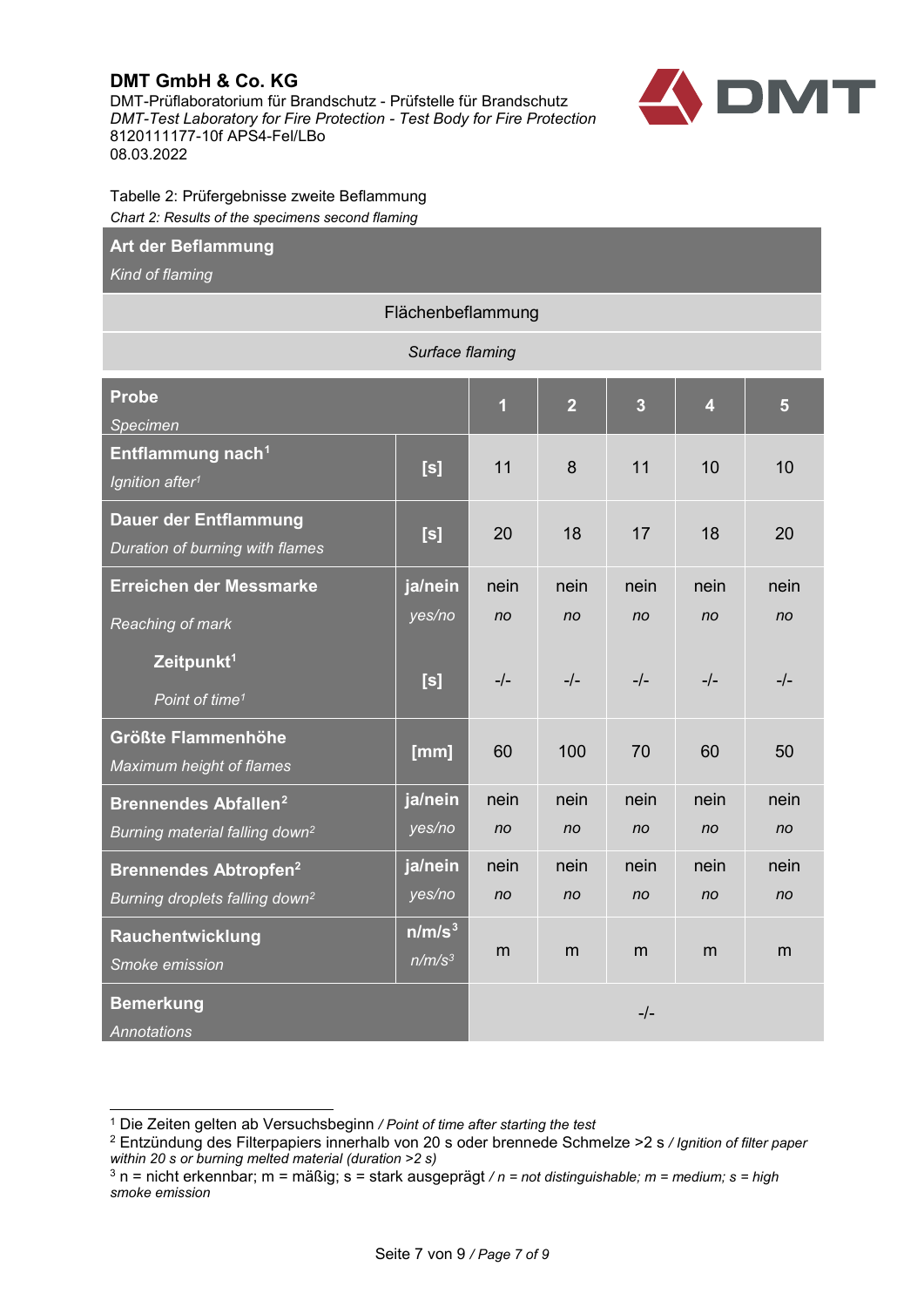**DMT GmbH & Co. KG** DMT-Prüflaboratorium für Brandschutz - Prüfstelle für Brandschutz *DMT-Test Laboratory for Fire Protection - Test Body for Fire Protection* 8120111177-10f APS4-Fel/LBo 08.03.2022



<span id="page-7-0"></span>**6 Beurteilung** */ Appraisal*

Das Produkt

# **obomodulan 500 magma**

erreichte bei der Prüfung nach Absatz 6.2 der DIN 4102-1 im Brennkasten ein Ergebnis, welches zur Einreihung in die folgende Baustoffklasse führt:

# **DIN 4102-1 B2**

Das Material gilt als:

**nicht brennend abtropfend**

*The product*

# *obomodulan 500 magma*

*obtained a result in the test according to DIN 4102-1, paragraph 6.2, that achieves the classification of building products:*

# *DIN 4102-1 B2*

*The material is ranked as:*

*not forming burning droplets*

Dortmund, 08.03.2022

Fachbereichsleitung PrBS *unit manager*

 $\sum_{1018.14+01'00'}$ (Feldmann) (Bonn) Digital unterschrieben von Lara Bonn Datum: 2022.03.15 10:18:14 +01'00' Digital unterschrieben von Sebastian Feldmann Datum: 2022.03.15 11:19:28 +01'00'

**Sachbearbeiter** *case worker*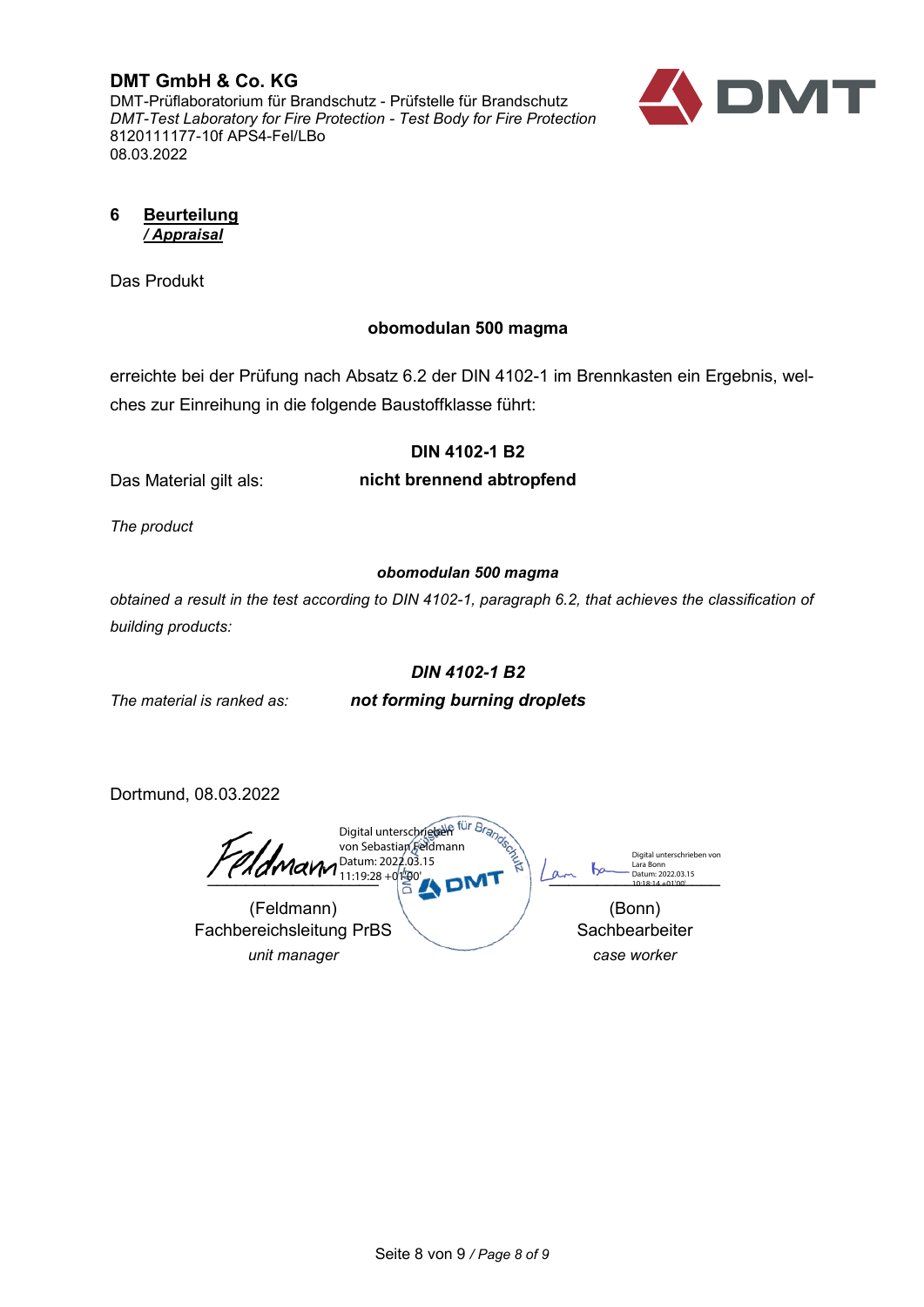**DMT GmbH & Co. KG** DMT-Prüflaboratorium für Brandschutz - Prüfstelle für Brandschutz *DMT-Test Laboratory for Fire Protection - Test Body for Fire Protection* 8120111177-10f APS4-Fel/LBo 08.03.2022



#### <span id="page-8-0"></span>**7 Hinweis / Allgemeine Anmerkungen** */ Advice / General annotations*

Die Prüfergebnisse geben nur das Verhalten der Probekörper unter den besonderen Prüfbedingungen wieder. Sie stellen nicht die alleinigen Kriterien dar, die mögliche Brandgefahren hervorrufen können.

*The test results relate to the behaviour of the test specimens of a product under the particular conditions of the test; they are not intended to be the only criterion for assessing the potential fire hazard of the product in use.*

Falls in diesem Prüfbericht eine Konformitätsaussage getroffen wurde, hat folgende Entscheidungsregel Anwendung gefunden:

"Die Messunsicherheit wird bei der Konformitätsaussage nicht berücksichtigt"

*If a conformity statement has been made in this test report, the following decision rule has been applied: "The measurement uncertainty is not taken into account in the conformity statement".*

Der vorliegende Prüfbericht gilt nur für die untersuchten Prüfobjekte. Eine Übertragung auf andere Objekte ist nicht möglich.

*This test report is valid for the tested objects only. A transfer to other objects is not possible.*

Die Prüfergebnisse beziehen sich nur auf das Verhalten der Proben von einem Produkt unter den besonderen Prüfbedingungen bei der Prüfung; sie sind nicht als alleiniges Kriterium zur Bewertung der potentiellen Brandgefahr des Produkts in der praktischen Anwendung zu verstehen.

*The test results relate to the behaviour of the test specimens of a product under the particular conditions of the test; they are not intended to be the sole criterion in order to assess the potential fire hazard of the product in real use.*

Dieser Prüfbericht darf nur vollständig und unverändert weiter verbreitet werden. Von diesem Prüfbericht wurde 1 Exemplar ausgehändigt. Eine Veröffentlichung bedarf der schriftlichen Zustimmung der DMT GmbH & Co. KG, Prüfstelle für Brandschutz. Auszüge oder Kürzungen bedürfen der schriftlichen Genehmigung der DMT GmbH & Co. KG, Prüfstelle für Brandschutz. Im Zweifelsfall ist die deutsche Version dieses Berichts gültig.

*This report shall only be distributed completely and unchanged. The customer received 1 copy of this test report. Any publications need written approval by DMT GmbH & Co. KG, Test Body for Fire Protection. Extracts or abridgements are subjected to a written permission by DMT GmbH & Co. KG, Test Body for Fire Protection In case of any doubts the German version of this report is valid.*

Dieser Prüfbericht kann nicht zur Erstellung eines Allgemeinen bauaufsichtlichen Prüfzeugnisses (AbP) verwendet werden.

*This report cannot be used for writing an "Allgemeines bauaufsichtlichen Prüfzeugnisses" (general certification for usage for construction authorities in Germany).*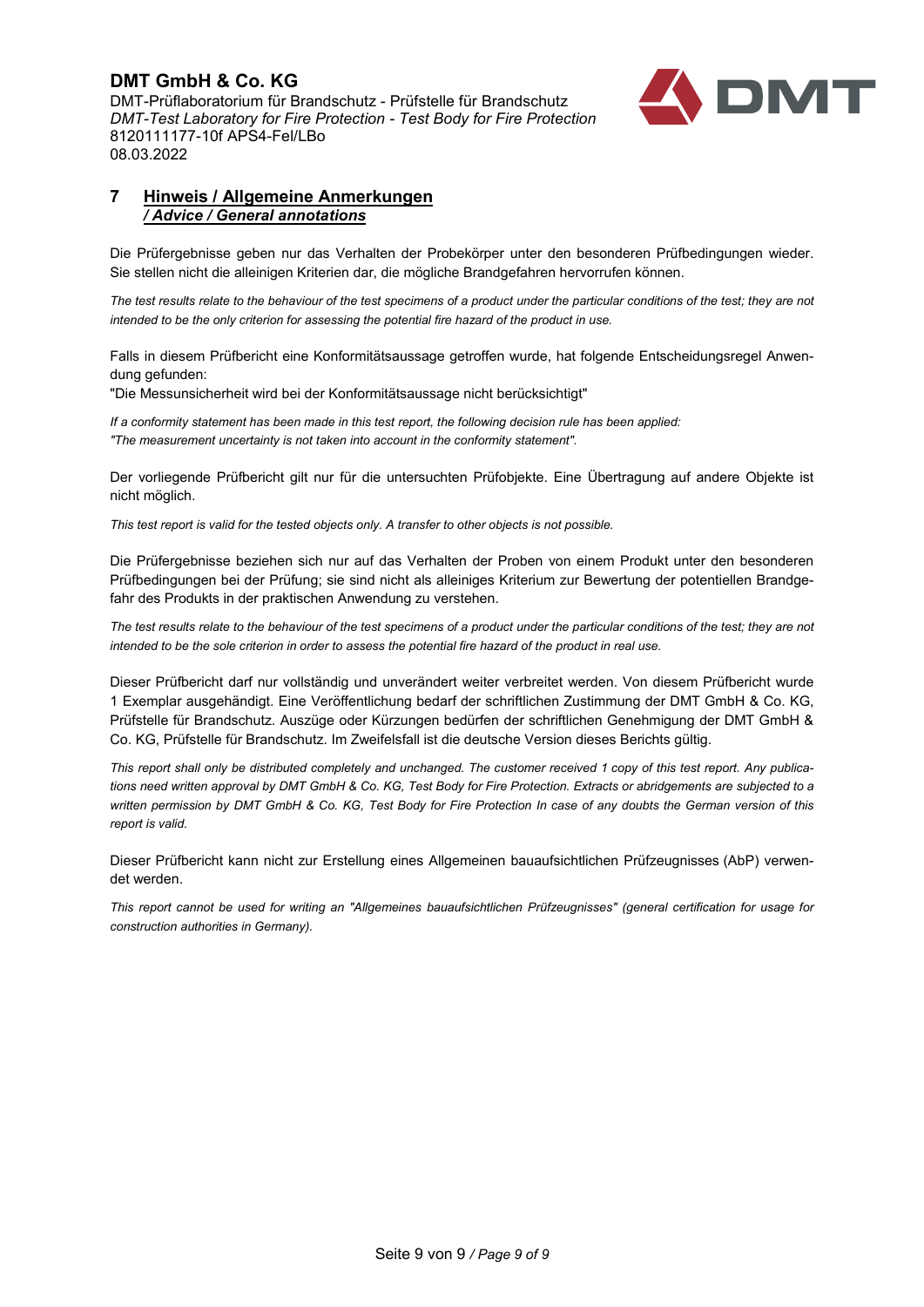DMT-Prüflaboratorium für Brandschutz - Prüfstelle für Brandschutz *DMT-Test Laboratory for Fire Protection - Test Body for Fire Protection* 8120111177-10f APS4-Fel/LBo 08.03.2022



*DMT-Test Laboratory for Fire Protection - Test Body for Fire Protection*

**8120111177-10f 08.03.2022**